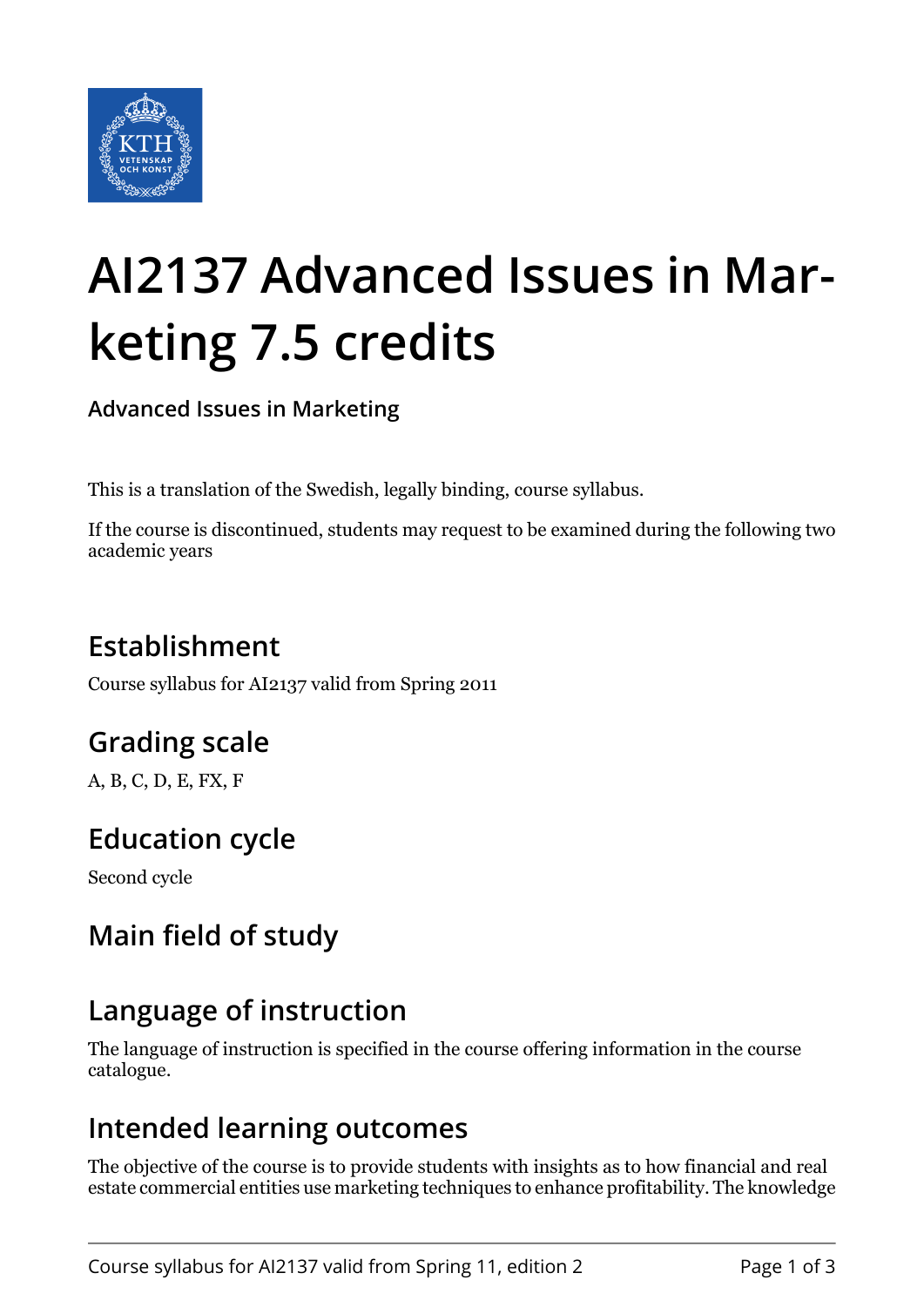is crucial for the understanding of the possibilities available in penetrating market segments in both the financial and real estate markets. The course consist of four modules that form a basis of discussion. Customer relationship management (CRM) systems, marketing psychology, corporate branding/corporate identity and marketing channels are all vital parts in understanding marketing processes.

The student should be able to:

- Determine under what conditions CRM systems is a valuable tool in penetrating markets.
- Understand how to build a CRM system and the consequences of relying on CRM techniques.
- Understand the role of cognition in determining customer behaviour.
- Practically be able to use the knowledge about cognitive processes in enhancing marketing efforts.
- Develop a corporate brand marketing campaign in order to improve corporate image.
- Understand the difference between product brands, corporate brands and corporate identity.
- Evaluate the difference in using alternate marketing channels for developing customer relationships.
- Understand the impact of internet marketing on the development of customer relationships.

#### **Course contents**

The course is based on four different aspects of marketing:

- 1. Customer relationship management (CRM) systems: Customer relationship management refers to modern quantitative techniques of tracking mass market customer (consumer) behavior and need. CRM and similar techniques are used to minitor market penetration, measure customer satisfaction and to develop mass market products.
- 2. Marketing psychology:

Marketing psychology refers to processes by which mass market customers (consumers) form cognitive beliefs and attachements to products and brands. Marketing psychology forms a basis for mass marketing campaigns, but is also related to the development of brands.

3. Corporate branding and corporate identity:

Corporate branding and corporate identity refers to the branding process by which organizations differentiate from other actors within a given field. Corporate branding is a deliberate attempt to influence customer into perceiving a given product or organization relative to other organizations. Branding and identity are interrelated and both form an important part in marketing strategies.

 4. Marketing channels, including internet-marketing: Marketing channel refers to the delivery of products through internet, branch network, relationship or other mechanisms. A particular emphasis will be placed on the increased role of internet-marketing. Marketing channel research concerns how organizations interrelate with customers, but also suppliers in a given industry. The technological ad